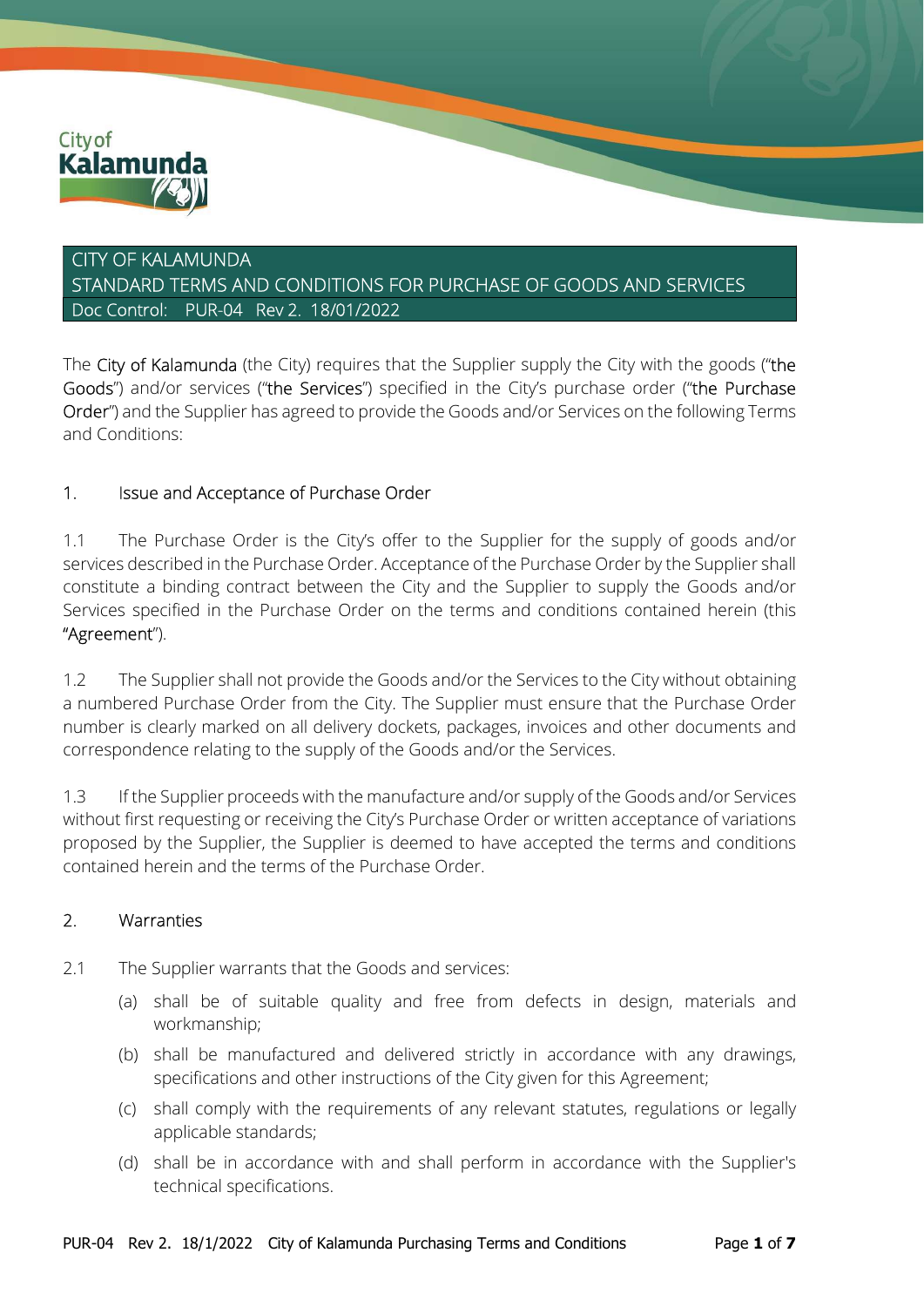- 2.2 The City relies on the Supplier's skill and judgment. The Supplier undertakes to advise the City whenever the Supplier believes that compliance with a specification of the City would render the Goods and/or Services unsuitable for the City's requirements.
- 2.3 All Goods and/or Services delivered or performed by the Supplier shall be subject to acceptance testing by the City and any Goods and/or Services tendered, offered or delivered which, in the opinion of the City, do not comply with this Agreement may be rejected by notice in writing to the Supplier.
- 2.4 Any Goods rejected by the City pursuant to clause 2.3 must be removed by and at the expense of the Supplier as soon as practicable after notice is given to the Supplier of their rejection.

#### 3. Price and Payment

- 3.1 The price payable for the Goods and/or Services shall be that specified on the Purchase Order for the date of delivery of the Goods or the date of commencement of the performance of any Services.
- 3.2 The price set out in the Purchase Order is all-inclusive and is the total amount payable by the City (subject to this Agreement) under this Agreement and (without limiting) includes all taxes, duties, charges, levies and fees payable on or in respect of the Goods and the Services. The City shall not be liable for additional costs or charges or an increase in price unless accepted by it in writing prior to the specified delivery date of the Goods or prior to the specified commencement date of any Services involving such increased cost or charges or price.
- 3.3 Unless otherwise agreed between the Supplier and the City in writing, amounts payable by the City pursuant to an invoice rendered in accordance with the above, shall be paid by the City no later than thirty (30) days from the end of the month of the date of invoice if the Goods and/or Services have been accepted by the City and that the Supplier has complied with this Agreement in all respects.
- 3.4 If the City has a dispute in relation the contents of any invoice issued by the Supplier, then the City shall bring notice of such dispute to the attention of the Supplier within fourteen (14) days of receipt of the invoice. The City shall not be required to pay the invoice until the parties have reached agreement in relation to the dispute or until the Supplier shall have obtained a judgment against the City in respect of that amount (whichever occurs first).

In addition, the City may withhold payment of the amount charged for Services performed, or any instalment of that amount, if the Supplier's performance of the Services is unsatisfactory, or if the Supplier is in breach of this Agreement.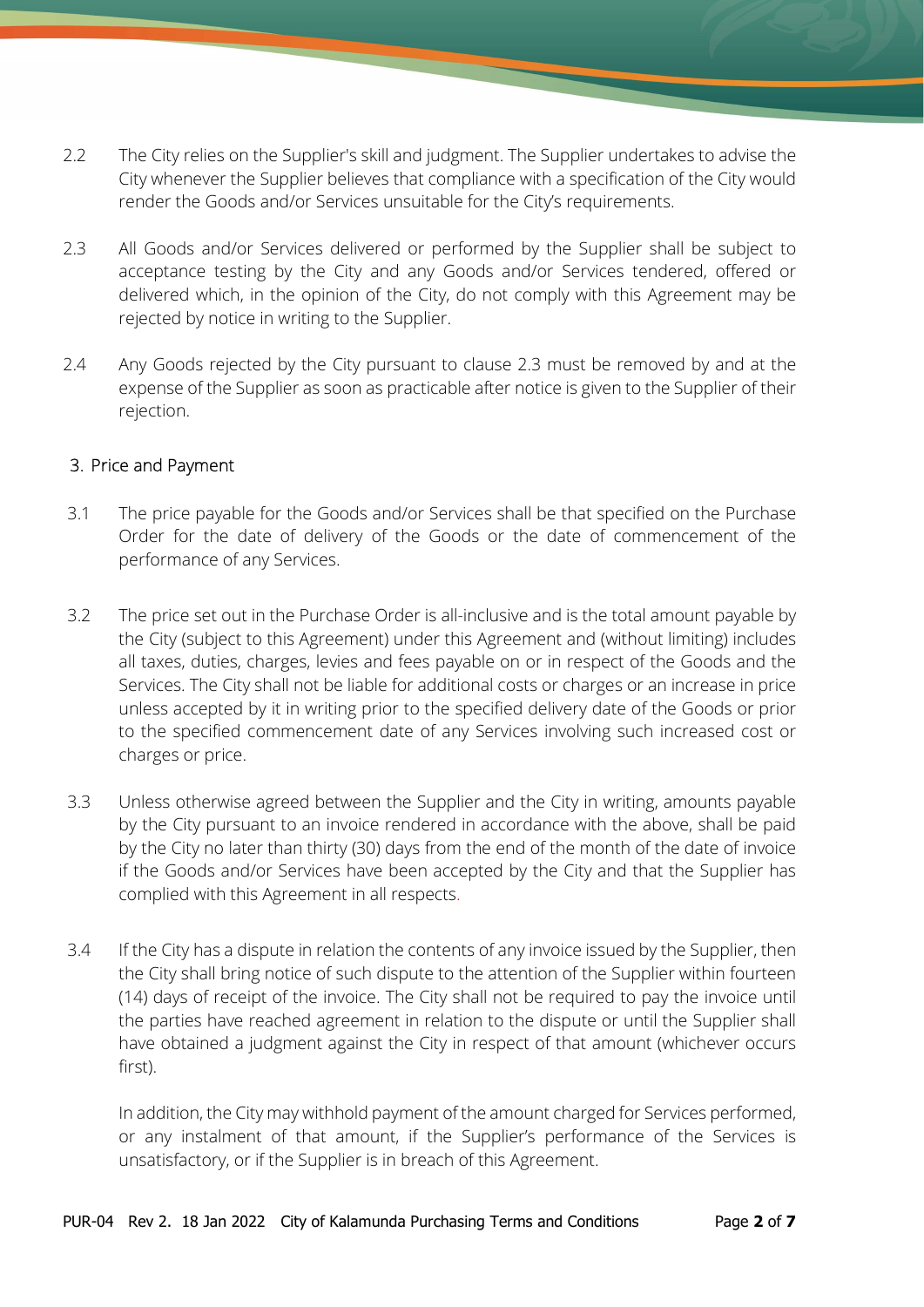- 3.5 Wherever possible, the City's preferred payment method is by Electronic Funds Transfer.
- 3.6 The City's preferred method of sending invoices is by email to the following email address: accounts@kalamunda.wa.gov.au.

Under no circumstances shall the Supplier hand deliver, fax, email or mail any invoice(s) to any other business / service unit other than the City of Kalamunda's Accounts Payable service unit. Failure to comply with these requirements may result in the possible loss or misplacement of an invoice(s) and the subsequent delay in the payment of the account(s) for which the City shall not be deemed liable. No late payment penalty shall apply.

## 4. Delivery

4.1 The Goods shall be delivered on the date specified in the Purchase Order. The City may require that all Goods ordered for a specified Delivery Date is delivered at the same time or it may accept delivery in part from time to time such acceptance to be completely within the City's discretion.

### 5. Timeliness

5.1 Time is of the essence in the performance of the obligations under this Agreement. The Supplier acknowledges that the City may return part or all any shipment of Goods received outside the Delivery Date and charge the Supplier with any loss or expense sustained because of the Supplier's failure to deliver as agreed. Without prejudice to the foregoing, if any circumstances arise which may delay the delivery of the Goods, the Supplier shall immediately notify the City of the circumstances and propose a revised delivery date which the City may elect to agree or not agree to, at its own discretion. The exercise by the City of its rights under this clause shall be without prejudice to any claim for damages or other rights it may have against the Supplier.

## 6. Indemnities

- 6.1 The Supplier shall indemnify and keep indemnified the City from and against any liabilities, damages, remedies, losses, penalties, fines, costs, expenses (including reasonable legal fees and expenses), demands, claims and proceedings of any nature incurred by the City and arising directly or indirectly out of or about:
	- (a) any claim or suit for alleged infringement of patents or copyright relating to any use or sale of Goods or Services hereunder and will assume the defence of all such suits and will pay all costs and expenses incidental thereto;
	- (b) the failure of the Goods or Services to conform to or fulfil any term or condition of this Agreement; or
	- (c) the Supplier's performance or non-performance (including the performance or nonperformance of any of the Supplier's employees, contractors or agents) of this Agreement including claims for personal injuries, death and property loss or damage and the claims or liens of workmen or suppliers of goods, except where such injury,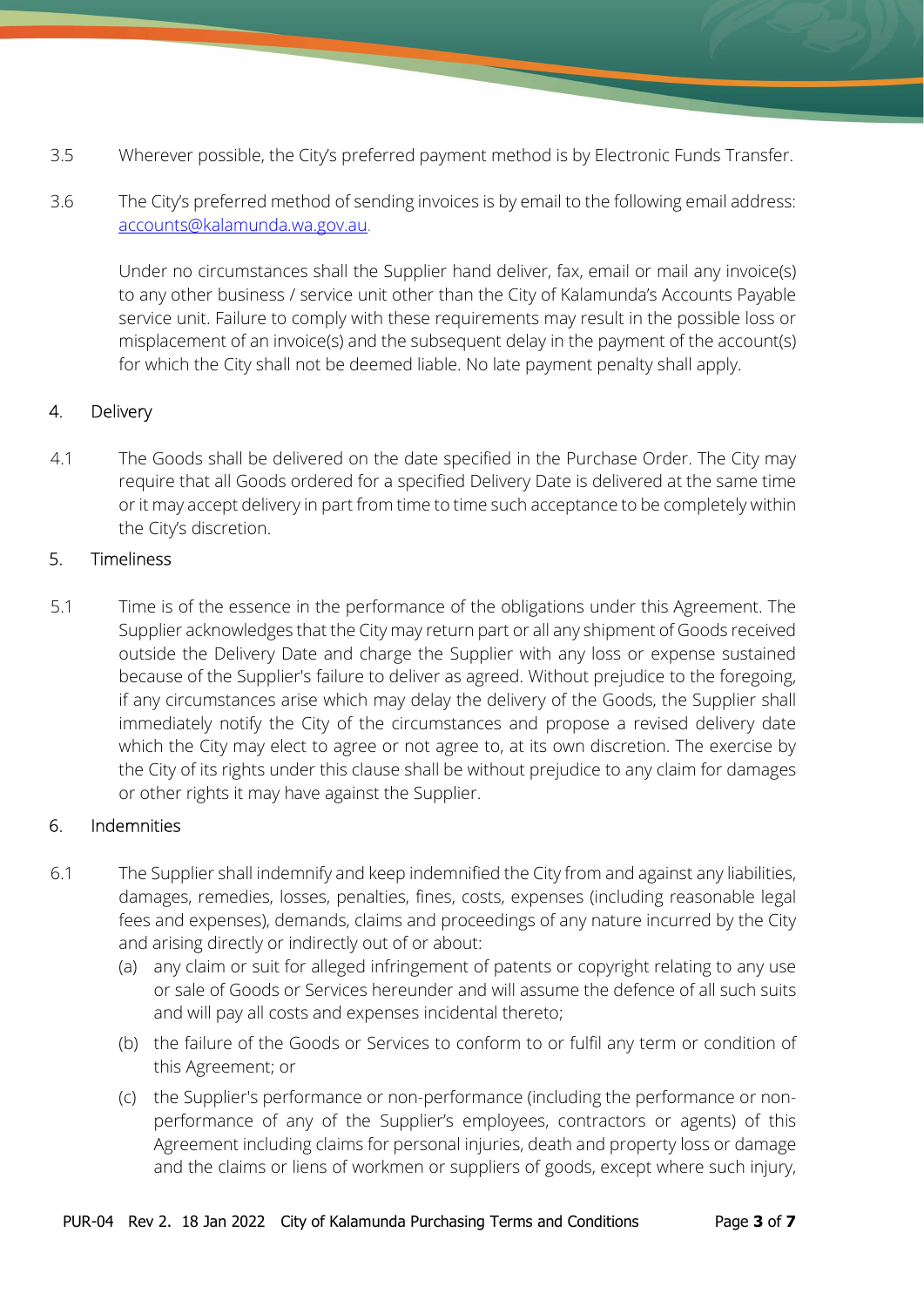death, damage or loss arises solely from the wilful misconduct of the City or the City's employees or agents.

#### 7. Site Work

- 7.1 Where site works are applicable and the Supplier, its employees, sub-contractors or agents provide work in connection with the supply and installation of Goods or perform Services; the Supplier shall ensure that its employees, agents and sub-contractors:
	- (a) perform all work in a proper and workmanlike manner and in strict accordance with any drawings, specifications and instructions;
	- (b) perform all work so as not to impede, or interfere with any activities being carried out on the City's premises;
	- (c) comply with the City's safety regulations, relevant Australian Standards and the City's directions, and orders in regard thereto;
	- (d) provide at their own expense (except where otherwise specified) all labour, tools, equipment and material necessary to complete the work; and
	- (e) enter upon the City's premises at their own risk.

### 8. Insurances

- 8.1 The Supplier warrants that it has obtained and maintains throughout the duration of this Agreement (including any Defects Liability Period) all applicable insurance cover(s) required by Australian law (Municipal, State and Commonwealth) and by this agreement including but not limited to the following:
	- (a) Goods in transit; Transit and Material Damage Insurance for the goods' purchase value (including freight and other charges), up until title and risk in the goods pass to the City; and
	- (b) If agreed upon otherwise, all site works to have;
		- (i) Public and Products Liability Insurance with a minimum limit of not less than ten (10) million dollars (\$10,000,000) for any one occurrence and ten (10) million dollars in the aggregate;
		- (ii) Workers Compensation and Employers Liability Insurance in accordance with the law of the State in which the work is performed. Such insurance shall be unlimited in respect to common law liability; and
		- (iii) Comprehensive Motor Vehicle Third Party Injury and Property Damage with a minimum limit of not less than ten (10) million dollars (\$10,000,000) for any one occurrence and ten (10) million dollars in the aggregate.

Where such Services referred to above include the giving of professional advice or instruction, design, formula or specification, the Supplier shall affect the Professional Indemnity insurance with a minimum cover of not less than five (5) million dollars (\$5,000,000) for any one claim.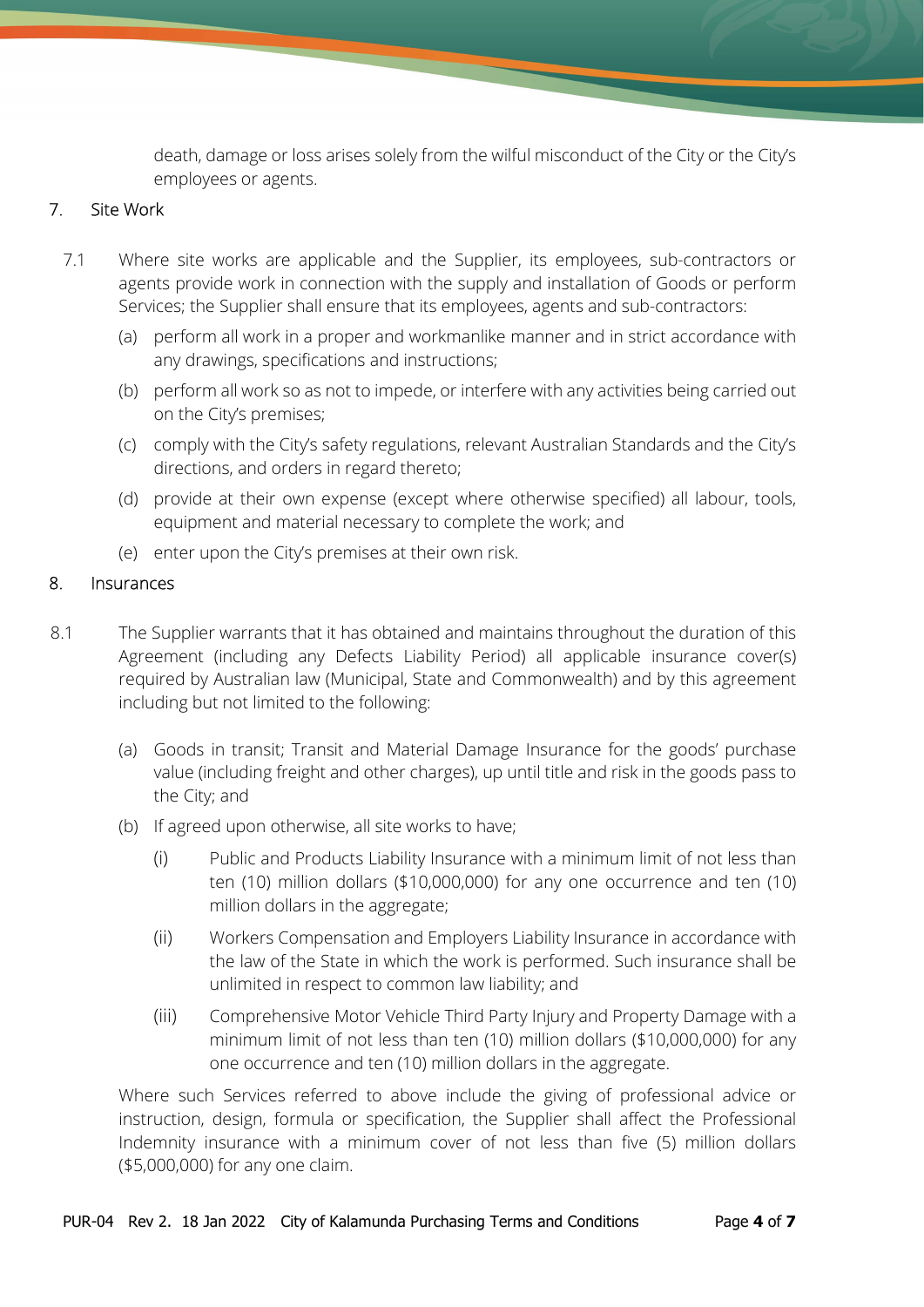#### 9. Termination

- 9.1 Without prejudice to any other rights and remedies it has under the Agreement or otherwise, the City may, at any time, by written notice to the Supplier, terminate the Contract.
- 9.2 The City may forthwith terminate this Agreement by notice in writing if the Supplier is in default of any term or condition of this Agreement.
- 9.3 The City may, without prejudice to any other rights or remedies hereunder, forthwith terminate this Agreement by notice in writing if the Supplier:
	- (i) is insolvent or presumed by a court to be insolvent as per the meaning of the Bankruptcy Act 1966 or the Corporations Act 2001. In addition, the City reserves the right to offset all additional costs incurred to complete the remainder of the works against monies owed to the Supplier for works completed up to the date the insolvency is determined or presumed;
	- (ii) stops or suspends or threatens to stop or suspend payment of all or a class of its debts;
	- (iii) has an administrator appointed over all or any of its assets or undertakings;
	- (iv) has a controller with the meaning of section 9 of the Corporations Act 2001 or similar officer appointed to all or any of its assets or undertaking.
- 9.4 If this Agreement requires Goods or Services to be manufactured to the City's specification or requires the Supplier to install or fit Goods, then at any time prior to completion of the work to be performed in fulfilment of this Agreement, the City may terminate this Agreement upon written notice to the Supplier, and upon receipt of such notice the Supplier shall stop all work hereunder, except as may be otherwise directed by the City. Upon termination under this clause, the City shall pay to the Supplier an amount equal to:
	- (a) the completed pro-rata amount of the contract price; and
	- (b) five percent (5%) of the amount calculated in (a)

#### 10. Breach

- 10.1 If the Supplier breaches this Agreement, or advises the City that it is unable to or will not perform all or any of its obligations under this Agreement, then without limiting any other right or remedy the City may;
	- (a) if it is permitted to do so under this Agreement, terminate this Agreement by notice in writing to the Supplier; and/or
	- (b) acquire the Goods and/or Services from a third party(s).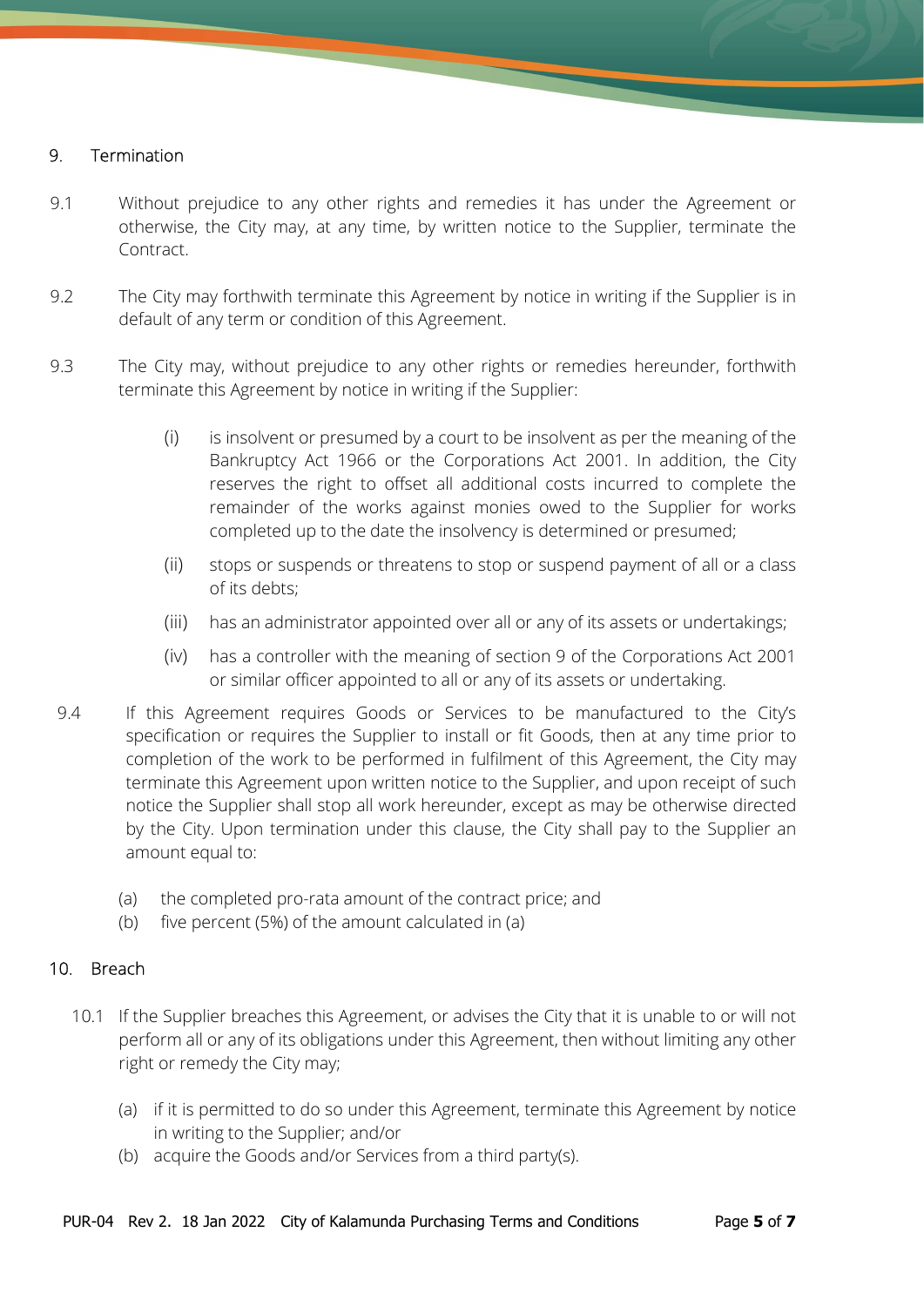- 10.2 Indemnity for breach
	- (a) Any additional cost to the City of acquiring substitute Goods and/or Services from a third party will be an amount due by the Supplier to the City immediately upon the City making demand for that amount.
	- (b) The Supplier must pay to the City the whole of any cost or expense, loss or damage suffered or incurred by the City because of the Supplier's breach of this Agreement.

### 11. Intellectual Property Rights

- 11.1 Rights in relation to any materials, specifications, plans, diagrams, artistic work or any other item produced for the fulfilment of the Contract, shall be vested to the City.
- 11.2 In no event, will the City or its successors be liable for any patent, copyright or trademark infringements committed by the Supplier or its third party arising from this contract.

### 12. General

- 12.1 This Agreement is confidential to the City and neither its terms nor any information relating to it may be published or disclosed to any third party by the Supplier (except to the extent necessary for the purposes of this Agreement) without the City's prior written consent.
- 12.2 This Agreement shall be governed by and construed in accordance to the laws of Western Australia and the parties shall submit to the jurisdiction of the Courts of Western Australia.
- 12.3 The Supplier shall not directly or indirectly sub-contract or assign this Agreement or any of its rights or obligations under this Agreement or any part of this Agreement without obtaining the City's prior written consent.

The appointment of subcontractors by the Supplier shall not relieve the Supplier from any liability or obligation under this Agreement. The Supplier shall be liable for the acts and omissions of subcontractors and employees, officers, agents and contractors of subcontractors as if they were acts and omissions of the Supplier. The Supplier shall ensure that its subcontractors comply with the terms of this Agreement.

- 12.4 If a written Supply Contract exists between the City and the Supplier for supply of the goods and/or services listed on this order, the terms and conditions of the Supply Contract shall take precedence over these terms and conditions to the extent of any inconsistency.
- 12.5 If the City is restructured by Law, then the rights and obligations of the City under the Contract are assigned to and assumed by the appropriate legal entity as determined by the City or the successors of the City under the restructure.